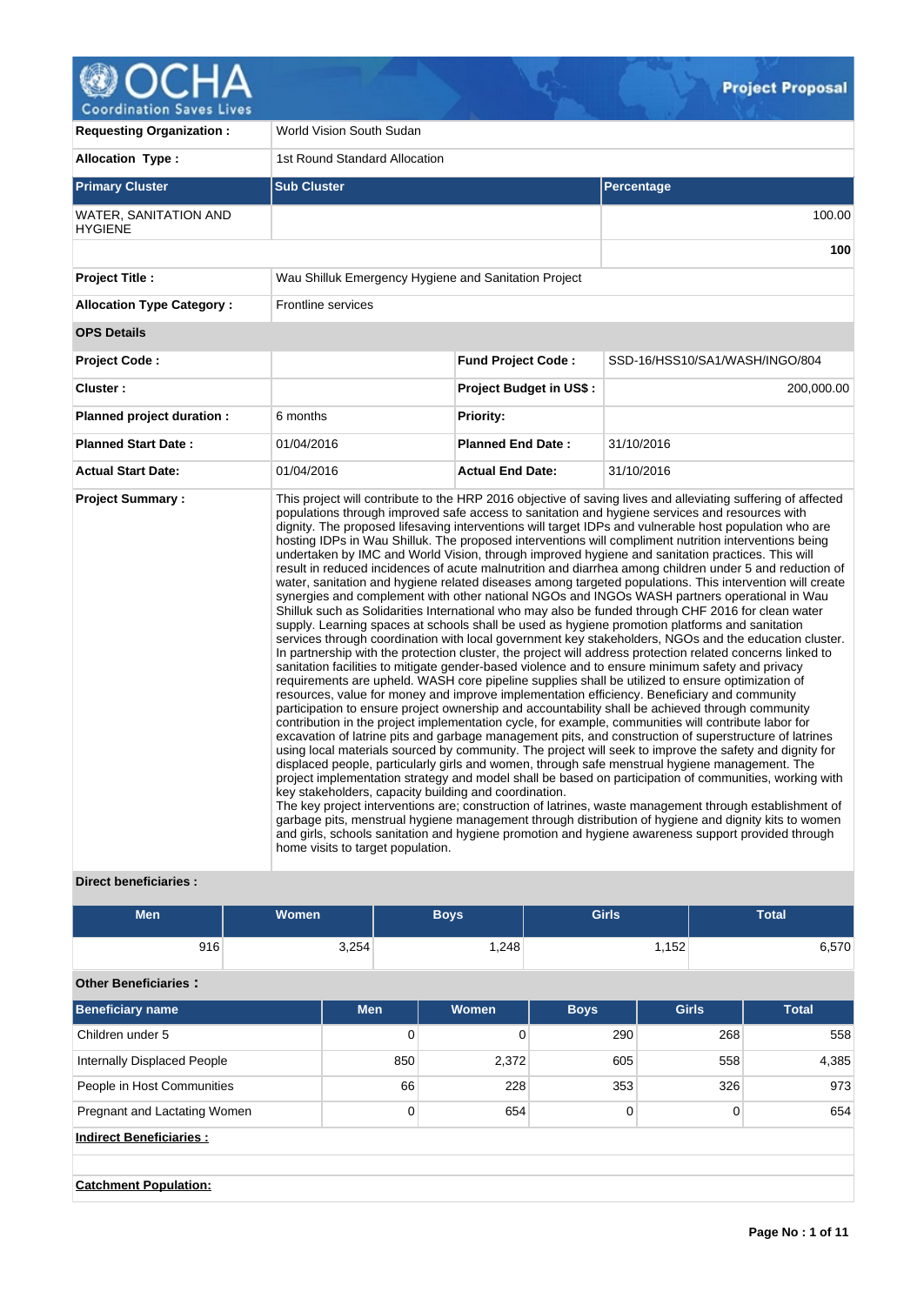#### **Link with allocation strategy :**

This project will target severely affected communities in need of lifesaving emergency WASH interventions in areas with new or continued displacement trends in the past six months of 2015 in Wau Shilluk , Upper Nile State

## **Sub-Grants to Implementing Partners :**

| <b>Partner Name</b>                                   | <b>Partner Type</b> | <b>Budget in US\$</b> |
|-------------------------------------------------------|---------------------|-----------------------|
|                                                       |                     |                       |
| Other funding secured for the same project (to date): |                     |                       |

| <b>Other Funding Source</b> | <b>Other Funding Amount</b> |
|-----------------------------|-----------------------------|
|                             |                             |

#### **Organization focal point :**

| <b>Name</b>       | <b>Title</b>                                    | <b>Email</b>             | Phone            |
|-------------------|-------------------------------------------------|--------------------------|------------------|
|                   |                                                 |                          |                  |
| Jacobus Koen      | Program Development<br>Director                 | jacobus koen@wvi.org     | +211 928 123 529 |
| Lilian Mumbi      | <b>Emergency Response</b><br>Manager            | Lilian mumbi@wvi.org     | +211-920055179   |
| Tichaona Mashodo  | Programme Officer-<br><b>Emergency Response</b> | Tichaona_Mashodo@wvi.org | +211915347542    |
| <b>BACKGROUND</b> |                                                 |                          |                  |

## **1. Humanitarian context analysis**

Wau Shilluk informal settlement site was established in December 2013 after civilians from Malakal Town and the surrounding area fled there for safety. As of October 2015, Wau Shilluk had an estimated population of 32,400 people of which the majority (93%) are IDPs. These displaced populations include 5,000 people displaced from Detang, Lelo and Warjock as a result of fighting in June-July 2015. Wau Shilluk is an island which has a big swamp that separates the dwellings into two distinct locations. Latrines had been placed on either side of the swamp, while the 9 SWAT systems supported by Solidarities are next to the river bank along the island. In September 2015, these IDPs were displaced by renewed fighting between government troops and SPLM/A-IO forces on the west bank of the Nile near Malakal in South Sudan's Upper Nile state between June and Sept 2015. As a result humanitarian assistance to these IDPs was suspended from June to early October 2015 due to lack of access and insecurity. Existing WASH infrastructure in these locations are unable to provide adequate WASH services due to the large population in this settlement. In 2014, 823 cases of cholera with 17 deaths were reported in Wau Shilluk. The cholera cases were exacerbated by lack of safe and adequate sanitation, hygiene and inadequate safe water. In previous interventions by CARE and Mediar in 2014, a total of 206 emergency latrines were been constructed. However CARE and Mediar pulled out of Wau Shilluk in March 2015, since then most of the latrines have filled up, there also has been an influx of IDPs resulting in a very low sanitation coverage falling below the minimum sphere standards of at least 1 latrine per 50 persons thus placing the IDPs population at risk of another cholera outbreak. As part of the emergency response, World Vision planned to construct 455 latrines in Oct 2015 to June 2016, and decommission full and unsafe latrines. A total of 650 latrines are required to meet the sanitation needs of the current population. Moreover, as long as IDPs continue to stay in Wau Shilluk, on-going decommissioning and construction of additional latrines and hygiene promotion is critical in order to save the lives of the populations who are at risk to sanitation and hygiene related diseases. By June 2016, latrine coverage will be expected to be 71 persons per latrine against sphere minimum standards of 50 persons per latrine in an emergency camp setting. A total of 650 latrines are required to meet the minimum sanitation standards of the current population. Moreover, as long as IDPs continue to stay in Wau Shilluk, on-going decommissioning and construction of additional latrines and hygiene promotion is critical in order to save the lives of the populations who are at risk to sanitation and hygiene related diseases.

#### **2. Needs assessment**

According to surveys conducted by CARE in Wau Shilluk in December 2014, 66% of the displaced population continue to use unprotected sources such as rivers, swamps and stagnant waters for domestic purposes (drinking, cooking, and cleaning). This is alarming from a public health perspective and is seen as a major risk. Water availability and quality aspects become more critical in the rainy seasons. It is evident that prevention methods (awareness-raising and provision of appropriate water and sanitation facilities) and continued emergency preparedness for potential outbreaks in Wau Shilluk is essential. During the Rapid Needs assessment conducted by WV in late October 2015, approximately 650 latrines are required to serve the sanitation needs of the population at Wau Shilluk, so as to meet sphere standards of 1 latrine per 50 people in an emergency camp set up. In addition, it was evidence the existing latrines were also in poor state and were filling fast. During the assessment it was evident, there is rampant open defecation around latrines including the passages. The swamp at Wau Shilluk is basically an open defecation field and you can only walk through it using designated paths. It was evident during the assessment that people were not using latrines in a proper manner. Main reason was because they were filthy and did not appear safe to use. Also due to cultural reasons – some of the people have grown up without a latrine and do not see the reason for changing that habit and using one. At Wau Shilluk, approximately 22,500 people have access to safe water supplied by 9 SWAT systems operated by Solidarities International. The rest of the population use raw water from the swamp or from River Nile. Hygiene Practices are poor with food vendors selling food in the open market. Vector control is poor and house flies thrive from garbage heaps which are evidently at available unused space of land. Hygiene and Sanitation related is prevalent in Wau Shilluk due to poor hygiene.

#### **3. Description Of Beneficiaries**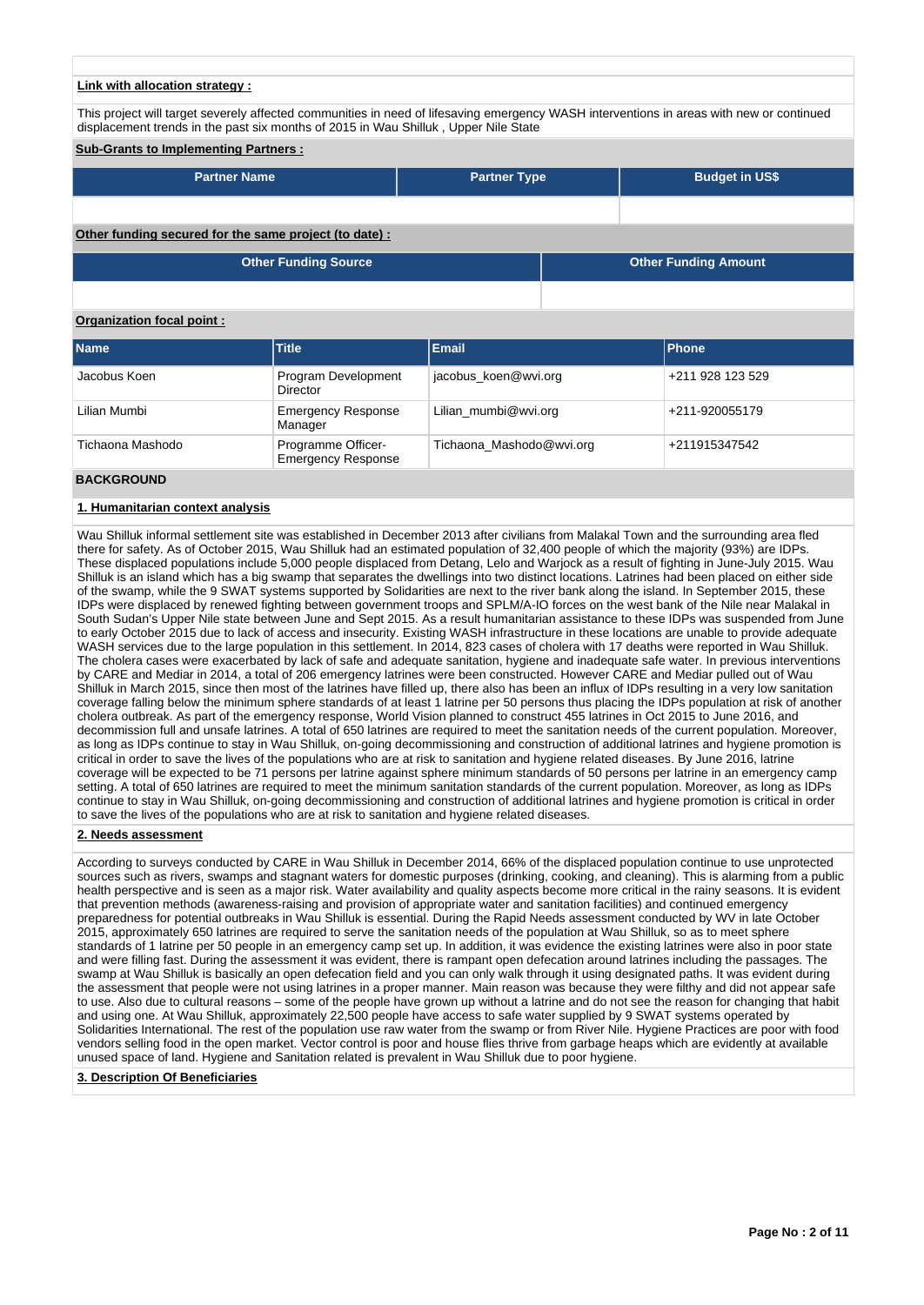As per results from demographic Assessment carried out by REACH in Jan 2015 at Wau Shilluk, the majority of IDPs (72.7%) arrived from Malakal and Panyikang Counties; they began arriving in December 2013 and January 2014 (60%). Arrivals from Fashoda County account for 18.7% of the site population, (77%) of these IDPs arrived in March 2014 or later. The remaining IDPs came from Upper Nile State. According to this survey IDPs comprised 93% of the total population in Wau Shilluk .At Wau Shilluk 48% of population are females while 52% are males population. 28% of the population are children aged between 0 to 9 years, while 30% of population are aged between 10 to 19 years old, 22% of the population are youths aged between 20 to 29 years while 9% of the population are adults between of 30-39. 11% of the total population is over 40 years.Beneficiaries shall include vulnerable people such as Pregnant and Lactating Women (PLW), the elderly and people with disabilities. The majority (90%) of the target group will therefore be IDPs.The project shall therefor prioritize, the needs of IDPs, those of vulnerable host communities who are in severe need of humanitarian lifesaving support

#### **4. Grant Request Justification**

The current intervention in sanitation and hygiene are inadequate to address the needs. Wau Shilluk Settlement population was estimated at 27,000 individuals (5512 households) according to population figures from World Vision International's registration of beneficiaries for emergency food rations in October 2015. Currently only 4000 persons have access to latrines 0 this represent% of target population. Additional latrines are required to replace those filling up and being decommissioned in Wau Shilluk. It may take some time as it is unlikely that the IDPs settled in Wau Shilluk will return to their original locations. Poor excreta disposal, hygiene practices and contamination of water sources, is the main cause of high prevalence of water-borne diseases in Wau Shilluk. Clean environment at household level has a major impact on health as well as the nutrition status of affected people at Wau Shilluk. This project will contribute to provision of adequate and appropriate sanitation facilities, vector control through management of garbage disposal, and improved hygiene practices benefiting affected IDPs and vulnerable host communities in Wau Shilluk.

World Vision has several ongoing humanitarian projects (WASH, Food Security and Livelihoods, Nutrition , Food Assistance, NFIs Peace building and Education) in Malakal, Fashoda, Manyo and Melut counties in Upper Nile state. This is in addition to ongoing interventions in sanitation and hygiene, Nutrition, NFI and Food Assistance in Wau Shilluk. Through the proposed CHF intervention, World Vision will complement other partner interventions in target areas and address identified gaps in ongoing projects. The proposed emergency WASH response for Wau Shilluk will focus on the immediate sanitation and hygiene needs to address the acute needs of the affected population and avoid a disease outbreak. WV South Sudan has secured US \$ 50,000 co-funding from WV Taiwan in support of this CHF funded intervention.

## **5. Complementarity**

This project will complement other ongoing humanitarian projects that WV has in Wau Shilluk This include food security and livelihoods, food aid, Nutrition and Protection projects. It will also work in synergy with Solidarities International who are supporting safe water supply and hygiene interventions in Wau Shilluk.

## **LOGICAL FRAMEWORK**

#### **Overall project objective**

Contribute to saving lives and alleviating suffering through safe access to sanitation and hygiene services and resources with dignity

### **WATER, SANITATION AND HYGIENE**

| <b>Cluster objectives</b>                                                                                                                           | <b>Strategic Response Plan (SRP) objectives</b>                                                                   | <b>Percentage of activities</b> |
|-----------------------------------------------------------------------------------------------------------------------------------------------------|-------------------------------------------------------------------------------------------------------------------|---------------------------------|
| CO2: Affected populations are enabled to<br>practice safe excreta disposal with dignity in<br>a secure environment                                  | HRP 2016 SO1: Save lives and alleviate<br>suffering through safe access to services and<br>resources with dignity | 60                              |
| CO3: Affected populations have knowledge<br>and appropriate behaviors to prevent and<br>mitigate WASH related diseases and practice<br>good hygiene | HRP 2016 SO2: Ensure communities are<br>protected, capable and prepared to cope with<br>significant threats       | 40                              |

**Contribution to Cluster/Sector Objectives :** The proposed project will contribute to cluster objectives (2) : Affected populations are enabled to practice safe excreta disposal with dignity in a secure environment and (3) Affected populations have knowledge and appropriate behaviors to prevent and mitigate WASH related diseases and practice good hygiene In line with the cluster strategy, WVSS will target the conflict-affected people that have been displaced and demonstrate life threatening needs through the delivery and sanitation and hygiene support.Taking into consideration the CHF and cluster parameters of prioritization, WVSS plans to target Wau Shilluk in Upper Nile, which is one of the locations hosting a large population of IDPs with continued high levels of WASH needs.

**Outcome 1**

Improved access to safe sanitation to 4000 IDP population in new displacement settlements in the last 6 months

#### **Output 1.1**

### **Description**

4000 Individuals have access to safe sanitation

### **Assumptions & Risks**

1. Access and security constraints in to Wau Shilluk. World Vision is has presence in Wau Shilluk since April 2015. WV will continue to liaise with UNOCHA, WASH cluster and other existing protocols to resolve access with local authorities as happened in 2015. 2. Lack of adequate and timely stocks of WASH core pipeline supplies . World Vision has incorporated the required core pipeline in the proposal. Upon approval WV will pursue the required WASH NFIs/materials from available pipeline supplies. This will be delivered to required location in a timely manner,

3. Logistical support by Logistic Cluster: Logistic cargo support by Logistic Cluster for timely delivery will be of essence. World Vision will make keep updating and revising its contingency emergency response plans to ensure timely security clearance and approval of WASH cargo flights to the project location

#### **Activities**

**Activity 1.1.1**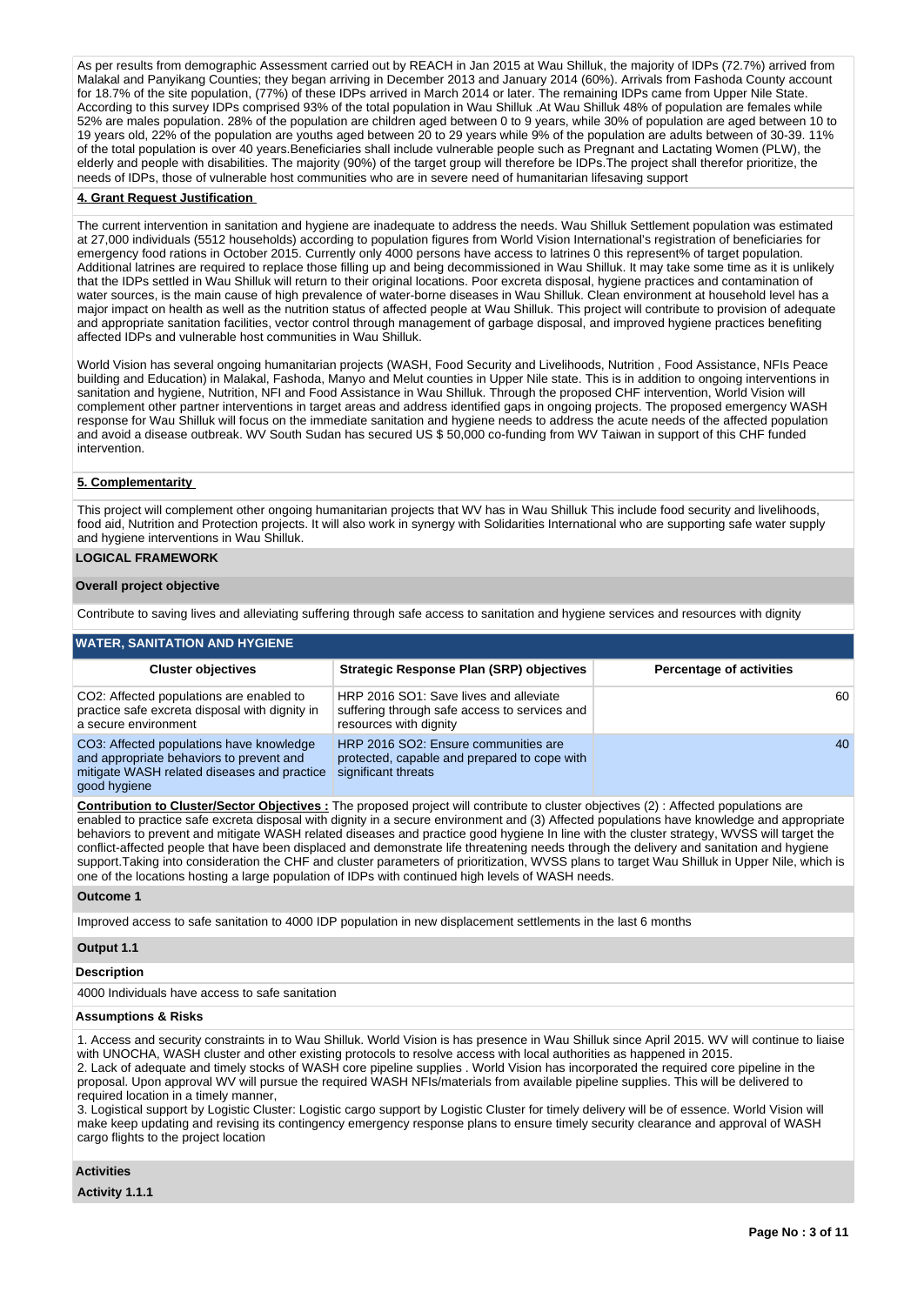Conduct focused group discussions(FGDs) at targeted community settlement, to get feedback on design, implementation and monitoring of appropriateness of sanitation facilities

## **Activity 1.1.2**

Construct household latrines to be shared between 2- 4 families, segregating female and male users

## **Activity 1.1.3**

Establishment of 4 garbage disposal pits in collaboration with households/community

## **Indicators**

|                 |                                                                                  |                                                                                           |            | <b>End cycle beneficiaries</b> |           |                   | End<br>cycle  |
|-----------------|----------------------------------------------------------------------------------|-------------------------------------------------------------------------------------------|------------|--------------------------------|-----------|-------------------|---------------|
| Code            | <b>Cluster</b>                                                                   | <b>Indicator</b>                                                                          | <b>Men</b> | <b>Women</b>                   |           | <b>Boys Girls</b> | <b>Target</b> |
| Indicator 1.1.1 | WATER, SANITATION<br>AND HYGIENE                                                 | Frontline # of emergency affected people with<br>access to improved sanitation facilities | 872        | 808                            | 1,20<br>8 | 1,11<br>2         | 4.000         |
|                 | <b>Means of Verification:</b> Monthly progress reports, field monitoring reports |                                                                                           |            |                                |           |                   |               |
| Indicator 1.1.2 | <b>WATER, SANITATION</b><br>AND HYGIENE                                          | Number of people served by waste management                                               |            |                                |           |                   | 4.000         |
|                 | <b>Means of Verification: Monthly Project Reports</b>                            |                                                                                           |            |                                |           |                   |               |
| Outcome 2       |                                                                                  |                                                                                           |            |                                |           |                   |               |

Affected populations have knowledge and appropriate behaviors to prevent and mitigate WASH related diseases and practice good hygiene

#### **Output 2.1**

#### **Description**

6570 affected population have improved knowledge and appropriate hygiene behavior to prevent contamination and spread of Diarrhea and other water borne diseases

Prior to commencement of hygiene interventions, community participation in the planning and implementation of this intervention will be sought and complaint /feedback mechanism will be agreed upon and established. Monitoring of the complaints and remedial action will be documented during the project implementation cycle . This will be with a view of promoting accountability. The community participation in the planning implementation and monitoring of the hygiene interventions will be solicited

At the onset, the project will identify and training 10 community hygiene promoters who will be supervised by hygiene coordinator. The hygiene promoters will be equipped with hygiene promotion materials that will easily be understand . Hygiene promotion campaigns will be conducted at water collection points Hygiene messaging will include educating the community on the the routes by which diarrhea diseases can be transmitted (F diagram) and ways to mitigate and prevent water borne diseases. Emphasis will be put on importance of mitigating contamination of food and water with feces. Hygiene messaging will also focus on delivering Key messages such as importance of hand washing with soap, importance of latrines and need to have them well maintained/cleaned and vectors control through effective garbage disposal management.. Children are good agents of hygiene behavior change, this project will work with the Education Cluster to utilize learning spaces as a platform for hygiene message dissemination, as well as to provide hygiene services in schools. Through community hygiene promoters, the project make follow up home visits to reinforce and support hygiene awareness at household level, targeting women, girls, men and boys. Water containers sourced from WASH core pipeline supplies, will be distributes to the target community to facilitate improved hygiene -it is estimated 4000 individuals [1000 HH] will be targeted by this intervention.

In addition the project will source from the WASH cluster and distribute Menstrual Hygiene Management kits targeting 2400 Women and girls. Women hygiene promoters will specifically provide advice and demonstrate on how the kits will be utilized in a dignified and discrete manner during a women only gathering.

Hand washing facilities with soap will be promoted at HH level, with community providing and maintaining the facilities 4 Bars of hand washing soap per HH per month will be distributed to the target 4000 individuals. The soap will be sourced from WASH core pipeline supplies.

The project will coordinate hygiene promotion activities with Solidarities International (SI) that is supporting safe water supply at Wau Shilluk. Through collaboration with SI, this project f will encourage washing of water containers with soap prior to collection of water at water points. Soap will be provided by the project and a community hygiene promoter will work with the water operators to water collecting water wash their water collecting containers before the same are lined up to collect water

At end of the project, an KAP survey will undertaken to evaluate hygiene behavior change. The aim will be to determine % of target beneficiaries who hand wash with soap during 3 out of 5 critical times for hand washing.

Afripads, Water containers, Soap, will be sourced from the WASH core pile supplies as are as proposed on the attached WASH core pipeline projection .

### **Assumptions & Risks**

(1) Deterioration of security situation, WVSS will continuously coordinate with partners and stakeholders; monitor situation regularly; work closely with OCHA/ UN and INGOs; security support in place; regular context/conflict analysis; continue to update contingency plans (2) Limited availability of supplies/materials from local suppliers/markets, including fuel shortages, WVSS shall Monitor markets, including identify alternative sources of supplies; Coordinate procurement activities with other humanitarian organizations and through the Logistics Cluster (fuel); Cash-based programming to mitigate market shortages and allow flexibility

(3) Unwillingness of community leaders and other key decision makers to facilitate implementation of project activities (provision of land / community volunteers), the project shall ensure stakeholders participation in the project. Get buy in by the host communities and the government and engage with all key stakeholders throughout the project cycle and establishment of an effective complains reporting mechanism

**Activities**

**Activity 2.1.1**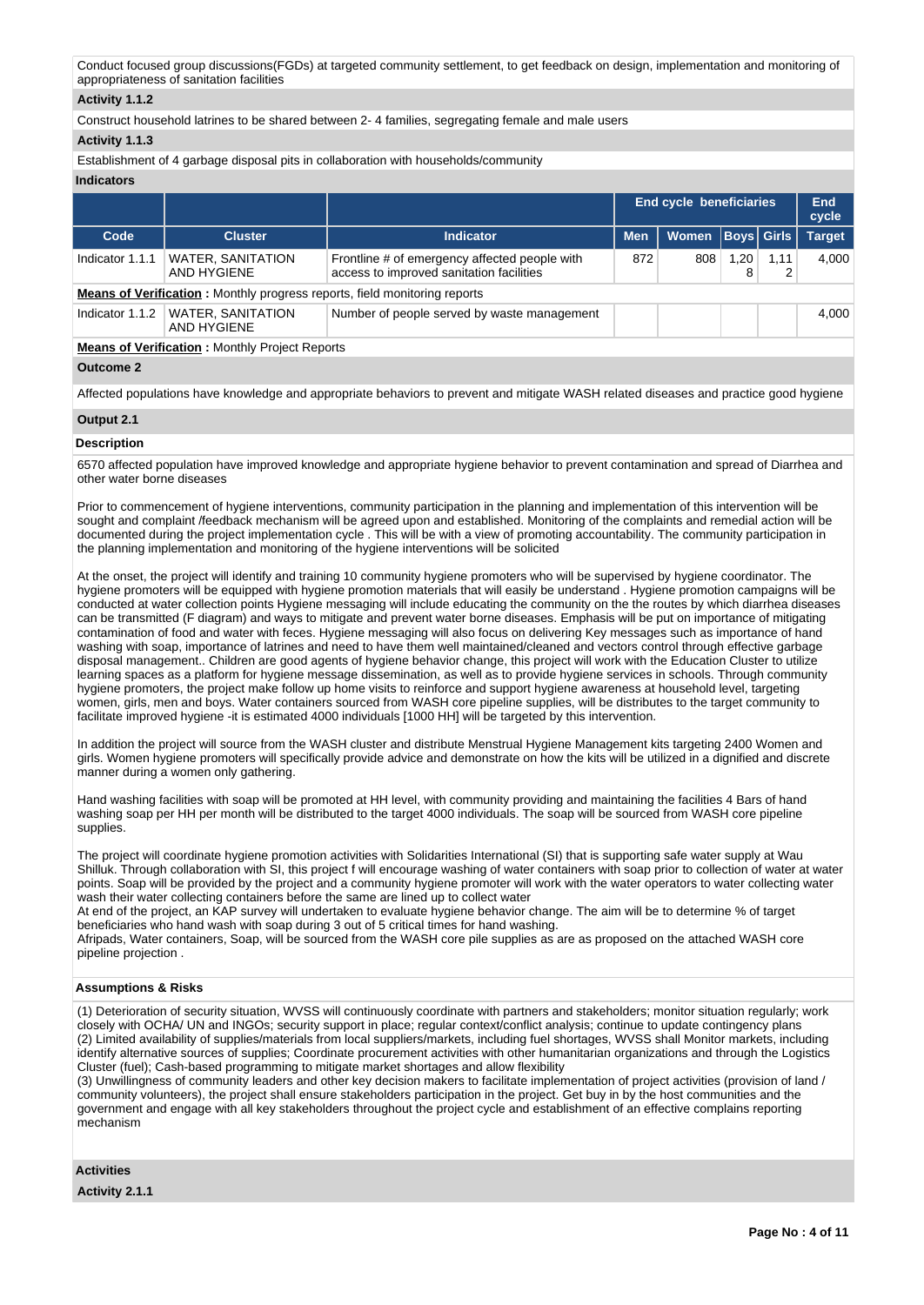Conduct focused group discussions at targeted community settlement, to get complaints feedback and inputs on appropriate design, implementation and monitoring of hygiene promotion campaigns and awareness

## **Activity 2.1.2**

Identify and train community hygiene promoters, 50% will be women on hygiene awareness and promotion.

## **Activity 2.1.3**

Beneficiary registration and distribution of appropriate menstrual hygiene management kits targeting 2400 adolescent girls and women of child bearing age.

## **Indicators**

|                 |                                                                                 |                                                                                                                                                                                                                                                                                           | End cycle beneficiaries |       |             |                   | End<br>cycle  |
|-----------------|---------------------------------------------------------------------------------|-------------------------------------------------------------------------------------------------------------------------------------------------------------------------------------------------------------------------------------------------------------------------------------------|-------------------------|-------|-------------|-------------------|---------------|
| Code            | <b>Cluster</b>                                                                  | <b>Indicator</b>                                                                                                                                                                                                                                                                          | <b>Men</b>              | Women |             | <b>Boys</b> Girls | <b>Target</b> |
| Indicator 2.1.1 | <b>WATER, SANITATION</b><br>AND HYGIENE                                         | Frontline # of emergency affected women & girls<br>enabled to practice safe, dignified menstrual<br>hygiene management.                                                                                                                                                                   | 0                       | 1,920 | $\mathbf 0$ | 480               | 2,400         |
|                 | <b>Means of Verification:</b> PDM reports, Progress reports, Distribution lists |                                                                                                                                                                                                                                                                                           |                         |       |             |                   |               |
| Indicator 2.1.2 | <b>WATER, SANITATION</b><br>AND HYGIENE                                         | Frontline # of emergency affected people<br>equipped to practice good hygiene behaviors<br>through participatory hygiene promotion                                                                                                                                                        |                         | 3.254 | 1,24<br>8   | 1,15<br>2         | 6.570         |
|                 | <b>Means of Verification:</b> Training reports, Field monitoring reports        |                                                                                                                                                                                                                                                                                           |                         |       |             |                   |               |
| Indicator 2.1.3 | <b>WATER, SANITATION</b><br>AND HYGIENE                                         | Core Pipeline # of MHM kits distributed                                                                                                                                                                                                                                                   |                         |       |             |                   | 6,000         |
|                 | <b>Means of Verification: Project Activity Report</b>                           |                                                                                                                                                                                                                                                                                           |                         |       |             |                   |               |
| 6570.           |                                                                                 | Additional Targets: Additional Indicators included in the revision above. This are indicator 1.1.2 and indicator 2.1.3. Revision on target for<br>Frontline # of emergency affected people equipped to practice good hygiene behaviors through participatory hygiene promotion revised to |                         |       |             |                   |               |
| <b>M&amp;R</b>  |                                                                                 |                                                                                                                                                                                                                                                                                           |                         |       |             |                   |               |

**Monitoring & Reporting plan**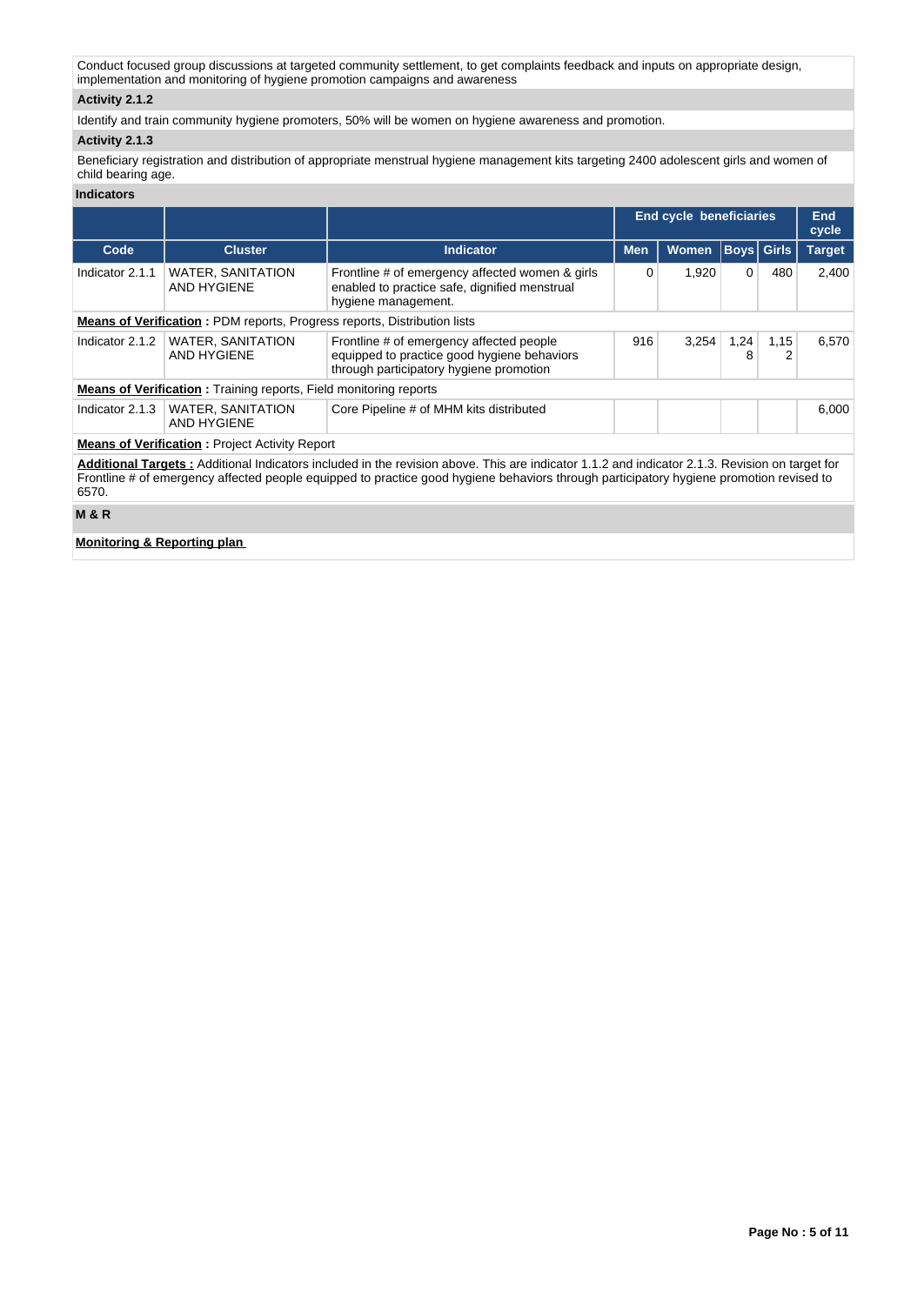**Workplan Activitydescription Year 1 2 3 4 5 6 7 8 9 10 11 12** Activity 1.1.1: Conduct focused group discussions(FGDs) at targeted community settlement, to get feedback on design, implementation and monitoring of appropriateness of sanitation facilities 2016 X X X X World Vision South Sudan has Quality Assurance department that is responsible for program monitoring, evaluation and accountability .World Vision DME Coordinator for Upper Nile and the WASH Project officer will be responsible for monitoring and reporting of key outputs on regular basis. Project team and the M & E Assistant will also conduct regular field monitoring visits. As part of the M & E Plan, the following will be the source of verification, frequency of data collection, data collection methodology and persons responsible for indicators. . Indicator 1.1.1: Number of people participating in at least 3 Focused group discussion to discuss design, implementation and monitoring of safe sanitation facilities Source of Verification: Attendance List Frequency of data collection: every two months during community meeting on accountability issues; at the start of project and after end of project Monitoring Tools/data collection method: Focus Group Discussions Person Responsible: WASH Project Officer Indicator 1.1.2, Number of people with access to improved sanitation facilities Source of Verification: Project activity reports, End of Project Evaluation Report Frequency of data collection: Monthly and end of Project Evaluation Monitoring Tools: Observations, Focus Group Discussions Person Responsible: WASH Project Officer Indicator 1.1.3: Number of new latrines constructed Source of Verification: Project activity reports, End of Project Evaluation Report Frequency of data collection: Monthly Reports and end of Project Reports Monitoring Tools/data collection method: Observation/Site visits Person Responsible: WASH Project Officer Indicator 1.1.4: Number of Garbage Disposal Pits established Source of Verification: Project activity reports, End of Project Evaluation Report Frequency of data collection: Monthly Reports and end of Project Reports Monitoring Tools/data collection method :Observation/Site visits Person Responsible: WASH Project Officer Indicator 1.1.5: Number of People served by waste management Source of Verification: Project activity reports, End of Project Evaluation Report Frequency of data collection: Monthly Reports and end of Project Reports Monitoring Tools/data collection method : Observation/Site visits Person Responsible: WASH Project Officer Indicator 2.1.1: Number of People trained on hygiene promotion messages to be shared with their community Source of Verification: Attendance List during training of CHPs. Frequency of data collection: During CHP Training sessions Monitoring Tools/data collection method :Training Report Person Responsible: WASH Project Officer Indicator 2.1.2 Number of People reached with hygiene messaging Source of Verification: Monthly reports, End of project Evaluation Report Frequency of data collection: Monthly reports and end of project. Monitoring Tools/data collection method: Observation, Focus Group discussion Person Responsible: Hygiene Coordinator Indicator 2.1.3: Number of Menstrual management Kits distributed Source of Verification: Project Activity Report Frequency of data collection: Monthly Monitoring Tools/data collection method: Beneficiary List Person Responsible: WASH Project Officer Indicator 2.1.4: Number of women enabled to practice safe, dignified menstrual hygiene management. Source of Verification: Project Activity Report Frequency of data collection: Monthly Monitoring Tools/data collection method: Beneficiary List Person Responsible: WASH Project Officer Indicator 2.1.5: % of people practicing handwashing with soap during 3 out of 5 critical times for handwashing Source of Verification: SMART Survey (Baseline) and End of project Evaluation Report Frequency of data collection: At project inception and at end of Project Monitoring Tools/data collection method: Household Survey, Focus Group Discussion Person Responsible: DME Coordinator, Up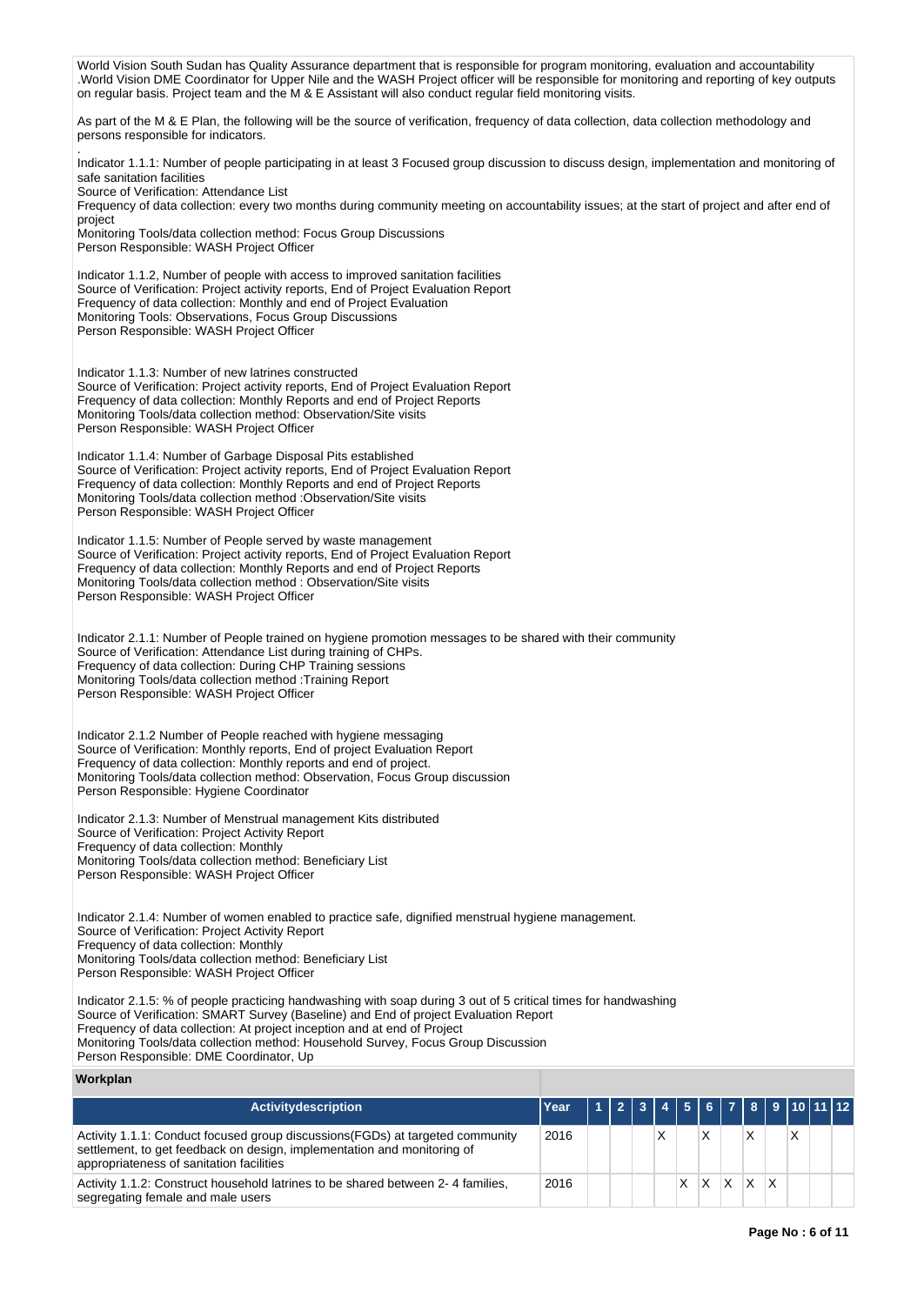| Activity 1.1.3: Establishment of 4 garbage disposal pits in collaboration with<br>households/community                                                                                                                            | 2016 |   | x |   | $X$ $X$ $X$ |    |              |   |  |
|-----------------------------------------------------------------------------------------------------------------------------------------------------------------------------------------------------------------------------------|------|---|---|---|-------------|----|--------------|---|--|
| Activity 2.1.1: Conduct focused group discussions at targeted community<br>settlement, to get complaints feedback and inputs on appropriate design,<br>implementation and monitoring of hygiene promotion campaigns and awareness | 2016 | x | х | x | X.          | X. | $\mathsf{X}$ | x |  |
| Activity 2.1.2: Identify and train community hygiene promoters, 50% will be women<br>on hygiene awareness and promotion.                                                                                                          | 2016 | x | X | X |             |    |              |   |  |
| Activity 2.1.3: Beneficiary registration and distribution of appropriate menstrual<br>hygiene management kits targeting 2400 adolescent girls and women of child<br>bearing age.                                                  | 2016 |   | Χ |   | x           |    | X            |   |  |

## **OTHER INFO**

## **Accountability to Affected Populations**

• Consultation with men, women, boys and girls, as well as community leaders and focus group among affected population during project design, implementation and monitoring so as to identify needs with the aim of including them in the implementation planning and for learning purposes.

• WV will solicit complaint mechanism/feedback from community leaders and focus group discussion as well through quarterly meetings with community, make follow up to remedy the complaints where possible, including incorporating the feedback in the project implementation.

#### **Implementation Plan**

The project will be implemented directly by World Vision in collaboration with target community. Household Latrines will be dug by household members . They will also provide local materials such as grass. The project will provide timber, iron sheets and nails to construct substructure and plastic slabs. Hygiene promoters will selected and enlisted from the target community.

### **Coordination with other Organizations in project area**

| Name of the organization                 | Areas/activities of collaboration and rationale                                                                               |
|------------------------------------------|-------------------------------------------------------------------------------------------------------------------------------|
| Solidarities International               | World Vision will collaborate in sanitation and hygiene promotion<br>activities. SI is providing support in safe water supply |
| IMC.                                     | The organisation is implementing a nutrition program. WV will<br>collaborate with them in improved hygiene and sanitation     |
| <b>Environment Marker Of The Project</b> |                                                                                                                               |

A+: Neutral Impact on environment with mitigation or enhancement

#### **Gender Marker Of The Project**

2a-The project is designed to contribute significantly to gender equality

#### **Justify Chosen Gender Marker Code**

The project is designed to contribute significantly to gender equality. Latrines constructed to care for the sanitation needs will have separate units for female and male users. The project will aim to promote equal participation of both males and females in all the project interventions and incorporation of the concerns of both males and females as part of community project implementation and consultation. The project will also focus on achieving a 50% gender representation and support in all project activities and interventions.

#### **Protection Mainstreaming**

The humanitarian crisis in South Sudan has further exacerbated gender inequality, especially with regard to health risks and sexual and gender-based violence. For example, women and girls face risks when they leave their homes to conduct daily duties, such as collecting firewood or water. Young girls are at greater risk of being forced into early marriage to provide their families with money as coping mechanism during the crisis. Separated children, especially boys, face the risk of being recruited into the armed forces or being targeted by ethnic-based violence. In particular, recruitment of boys belong age of 18 years has been prevalent in Wau Shilluk since the onset of the crisis.

The project will have separate sanitation facilities for female and male users, with visible demarcation erected. These Latrines will be located closer to homesteads at minimum distances, to ensure that women do not have to travel far to access services. Consideration will be done to ensure latrines are accessible by disabled and elderly men and women and physically disable persons by construction of ramps to them. In addition, during hygiene promotion, women will be responsible for creating awareness to target women on the use of dignity kit /menstrual hygiene management kit, in a discreet and dignified manner, in a women's only forum. The project management will also work closely with protection committees when issues of GBV or child abuse are encountered.

## **Country Specific Information**

**Safety and Security**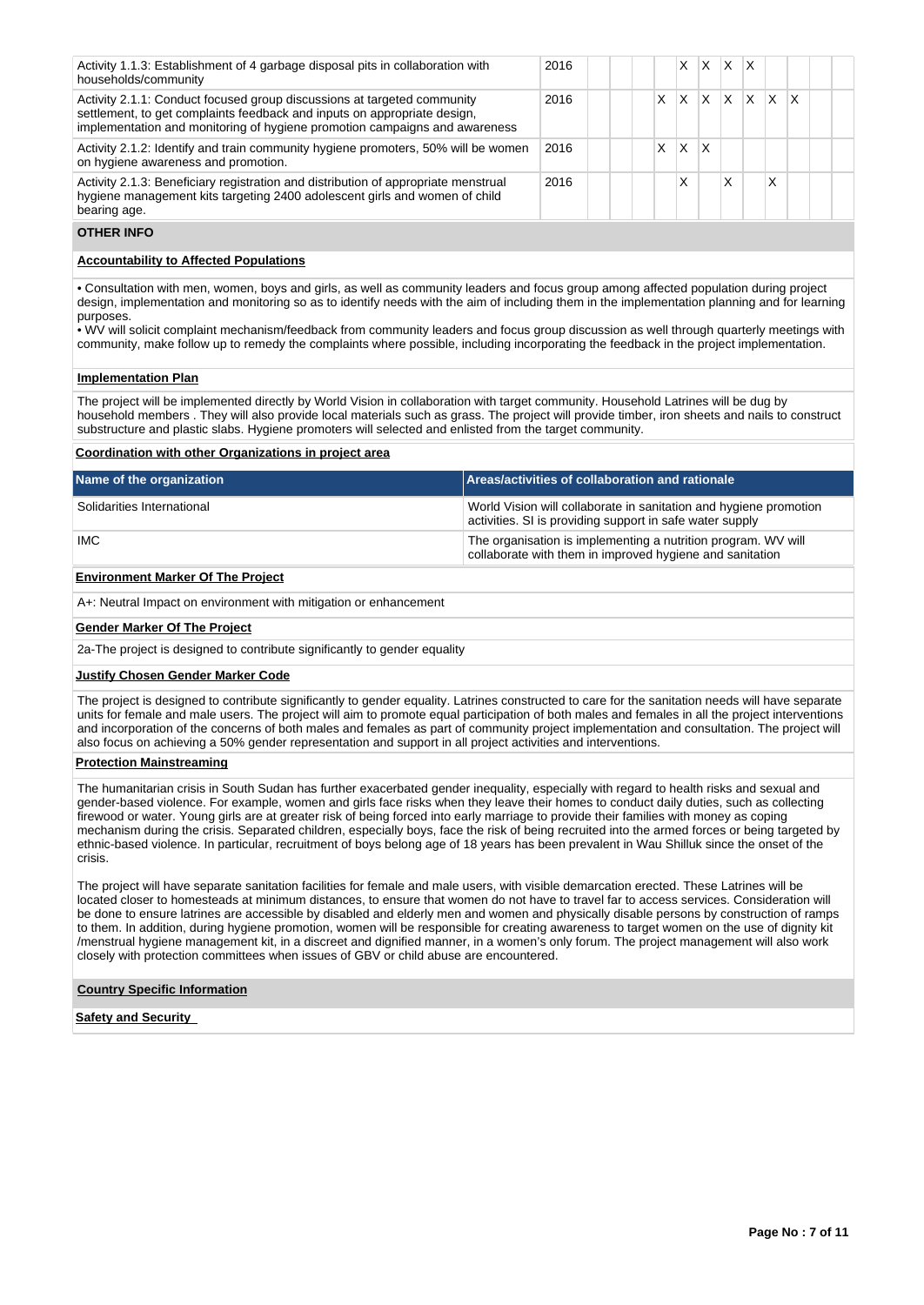The main threats in South Sudan are conflict and violence, economic decline, disease and climatic shock. Since independence in 2011, South Sudan has experienced a continuous rise in crime, especially in Juba. This trend can be directly attributed to continued political instability coupled with poor infrastructure. Years of civil war, tribal conflict, and political unrest have provided the population with ready access to weapons and the knowledge of how to use them. Gunfire, especially in the hours of darkness, is not uncommon throughout the country. Since December 2014 political violence has been prevalent in South Sudan, with Upper Nile, Unity, Jongelei as being most affected. In addition violent crimes (murder, armed robbery, home invasions, cattle raiding, and kidnapping) and non-violent petty theft and fraud are pervasive. In Juba, the most frequently reported violent crimes include armed robbery, home invasions, and car-jacking. Armed robberies and car-jacking are the most common type of violent crime to affect expatriates. Both crimes usually occur during the night time hours and often involve multiple perpetrators. The number of reported car-jacking incidences has sharply increased since July 2014. These incidents have been violent and have targeted the diplomatic and international communities. Outside Juba, road ambushes and banditry are fairly common and often involve violence. Road banditry is common, especially during hours of darkness. These types of crime mostly affect the local population, large retaliatory attacks to include large scale fighting, kidnapping, and murder can have a spillover effect.

Non-violent crimes of petty theft and fraud are the most common forms of crime throughout South Sudan and are usually committed against targets of opportunity. These crimes include pick pocketing, theft of items from vehicles, fraudulent currency exchanges, and drive-by muggings. Drive-by muggings are another common occurrence. Road Safety and Road Conditions

General road conditions are extremely poor. The vast majority of roads are unpaved or poorly maintained. Unpaved roads usually resemble, and regularly serve as, river beds that are strewn with ruts, rocks, ditches, or other obstacles that make passage very difficult. During the rainy season (May-November), all roads can become impassable due to flooding and the lack of drainage. Road travel times are often much longer than expected due to the poor road conditions, disabled vehicles, and slow traffic. Large overloaded trucks can also pose a risk to other traffic on roadways between major towns. Finally, livestock and other animals often wander the roads, even within city limits. Reliable mechanics and the availability of spare parts are extremely limited to non-existent outside of Juba.

Medical care is extremely limited, and the limited capabilities degrade quickly outside of Juba. There are few ambulance services, and none meet international standards. Primary health care workers, especially in rural areas, lack adequate professional training, and instances of incorrect diagnosis and improper treatment are common.

World Vision South Sudan has a Security and Safety Department that is responsible for leadership, operational support and oversight of the security management system. It is responsible for staff Security. All Staff deployed in Insecure locations in South Sudan are trained in Security Management, in hostile environments. The department provides regular updates to staff on security situation in south Sudan. It closely liaises with UNDSS and NGO forum and issues location specific Security alerts to concerned staff in a timely manner. It is also responsible for advising top level management on staff relocation and evacuation when need arises.

## **Access**

Wau Shilluk is to the North East of Malakal Town and is approximately 45 minutes from Malakal by speed boat. Access to Wau Shilluk is mainly by river. Alternative access is by hired cargo freights (helicopters). However due to distances from point of dispatch in Rumbek, the helicopters can only deliver 1.5 MT from and to Wau Shilluk, making it a very expensive alternative. Following conflict between government forces and SPLA/IO on the Western Bankof River Nile in Upper Nile in June 2015, access to Wau Shilluk was affected leading to suspension of humanitarian intervention. However following 3 months negotiation between the UN and the Government and Opposition forces, access to Wau Shilluk by the river and by air has since been restored as from 1 Oct 2015. The river access is essential, as required bulky supplies to support humanitarian interventions are basically delivered in Malakal through airfreight (and by Barge from Bor/Juba via river Nile, security allowing).

Prior to Western Bank of river nile being an SPLA-IO area, supplies from Sudan were able to reach Wau Shilluk. These were routed from Renk via river Nile. Currently this route is blocked as the river access from Renk to Malakal is not yet opened. Some commodities including food, fuel get to Wau Shilluk through the porous borders of Upper Nile and Southern Kordofan in Sudan. Most supplies are sourced in Juba after they are imported by traders. The supplies are dispatched to Bor or Rumbek from where they are airlifted to Malakal by airfreight or by Barge. From Malakal , the supplies are dispatched to Wau Shilluk via commercial boats. In addition, Malakal forms the base for Humanitarian Agencies intervening in Wau Shilluk, and personnel normally use the river access to and fro Wau Shilluk, as their current accommodation in Wau Shilluk is basic.

Unicef and the WASH cluster are in the process of establishing a Warehouse at Wau Shilluk with aim of supporting storage and management of humanitarian supplies for this location. This warehouse is expected to be set up in the first quarter of 2015. This development coupled with improved security and access will have positive impact on Humanitarian interventions in Wau Shilluk.

| <b>BUDGET</b> |                                                                                                                                                                                                                                                                                                         |   |                 |                     |                                          |                                    |                   |
|---------------|---------------------------------------------------------------------------------------------------------------------------------------------------------------------------------------------------------------------------------------------------------------------------------------------------------|---|-----------------|---------------------|------------------------------------------|------------------------------------|-------------------|
| <b>Code</b>   | <b>Budget Line Description</b>                                                                                                                                                                                                                                                                          |   | D / S Quantity  | <b>Unit</b><br>cost | <b>Duration</b><br><b>Recurran</b><br>ce | $\frac{9}{6}$<br>charged<br>to CHF | <b>Total Cost</b> |
|               | <b>Staff and Other Personnel Costs</b>                                                                                                                                                                                                                                                                  |   |                 |                     |                                          |                                    |                   |
| 1.1           | <b>WASH Project Officer</b>                                                                                                                                                                                                                                                                             | D |                 | 6,930<br>.00        | 6                                        | 5000.00<br>%                       | 20.790.00         |
|               | responsible for direct day to day project implementation, field based grade level. The unit costs has been estimated by<br>consideration of the grade level of the position, the cost includes salary, medical, staff benefits, hazard and social security                                              |   |                 |                     |                                          |                                    |                   |
| 1.2           | <b>Hygiene Coordinator</b>                                                                                                                                                                                                                                                                              | D |                 | 1,560<br>.00        |                                          | 6 10000.00<br>%                    | 9,360.00          |
|               | responsible for direct day to day project implementation, supervision of CHP and hygiene promotion, field based grade level.<br>The unit costs has been estimated by consideration of the grade level of the position, the cost includes salary, medical, staff<br>benefits, hazard and social security |   |                 |                     |                                          |                                    |                   |
| 1.3           | <b>Hygiene Promoters</b>                                                                                                                                                                                                                                                                                | D | 10 <sup>1</sup> | 560.0<br>0          | 5                                        | 10000.00<br>%                      | 28,000.00         |
|               | responsible for community mobilizations and hygiene promotion. These are casual field based community based, the cost is a<br>monthly or daily rate which is agreed as county cluster level as incentives and also recommended by SSRRC                                                                 |   |                 |                     |                                          |                                    |                   |

### **BUDGET**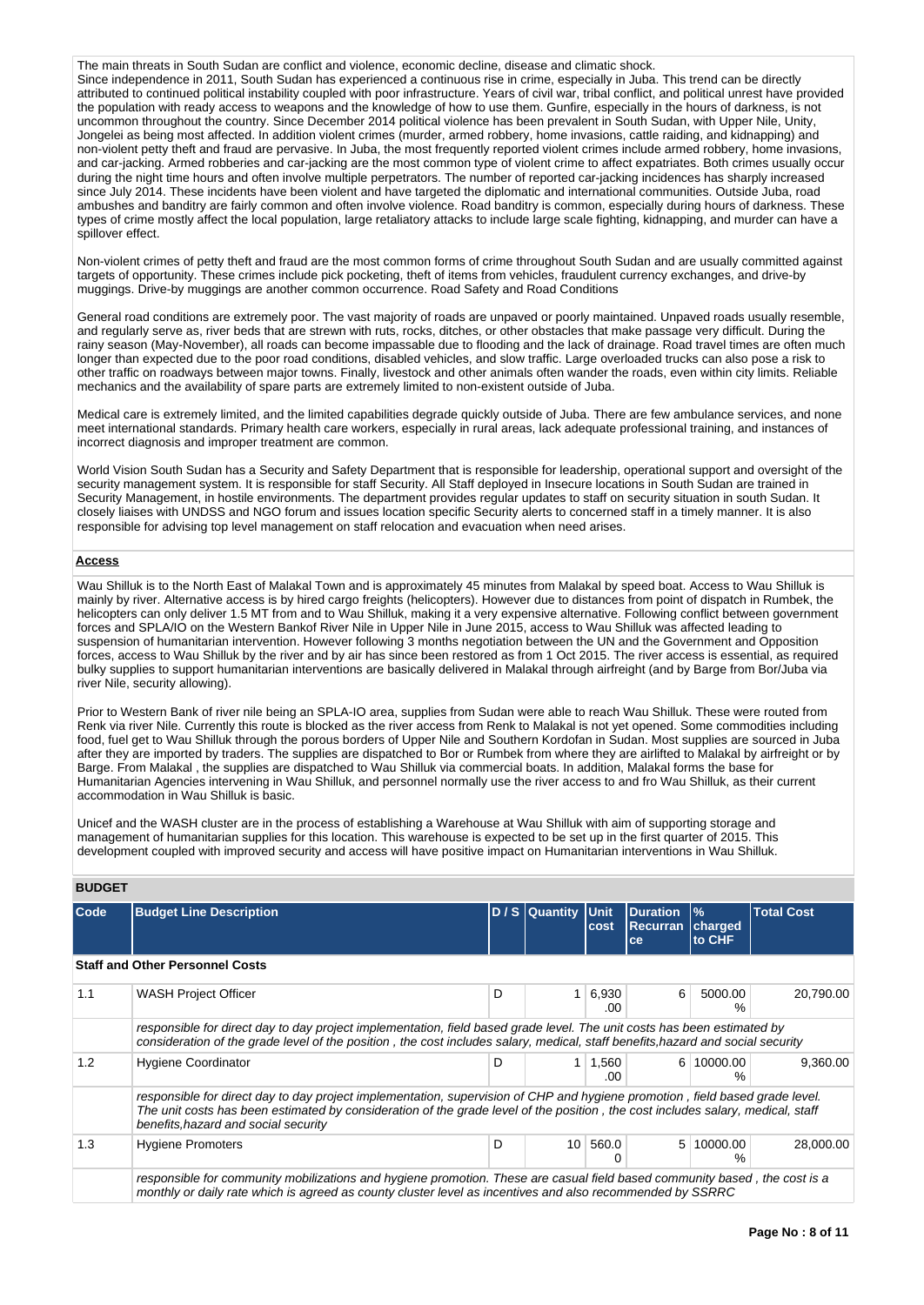| <b>WASH Sector Advisor</b>                                                                           | s                                            |   | .00  | 6                                                                                                                                                                                                      | 500.00%         | 2,550.00                                                                                                                             |
|------------------------------------------------------------------------------------------------------|----------------------------------------------|---|------|--------------------------------------------------------------------------------------------------------------------------------------------------------------------------------------------------------|-----------------|--------------------------------------------------------------------------------------------------------------------------------------|
| Driver                                                                                               | $\mathbf S$                                  |   |      | 6                                                                                                                                                                                                      | 3000.00         | 2,808.00                                                                                                                             |
|                                                                                                      |                                              |   |      |                                                                                                                                                                                                        |                 |                                                                                                                                      |
| <b>Security Guards</b>                                                                               | $\mathbf s$                                  |   | 0    | 6                                                                                                                                                                                                      | 3000.00<br>%    | 2,880.00                                                                                                                             |
| Logistics officer-Field                                                                              | s                                            |   | .00  | 6                                                                                                                                                                                                      | 1000.00<br>%    | 2,640.00                                                                                                                             |
| <b>Finance Staff-Field</b>                                                                           | s                                            |   |      | 6                                                                                                                                                                                                      | 1000.00<br>$\%$ | 5,280.00                                                                                                                             |
| DME (Quality Assurance) officer (person/Month)                                                       | s                                            |   |      | 6                                                                                                                                                                                                      | 500.00%         | 2,475.00                                                                                                                             |
|                                                                                                      |                                              |   |      |                                                                                                                                                                                                        |                 |                                                                                                                                      |
| Supply Chain Manager (person/Month)                                                                  | s                                            |   | .00  |                                                                                                                                                                                                        | 500.00%         | 2,490.00                                                                                                                             |
| Security Officer (Person/Month)                                                                      | s                                            |   | .00  |                                                                                                                                                                                                        | 500.00%         | 2,160.00                                                                                                                             |
| Response Manager (Person/Month)                                                                      | s                                            |   |      | 6                                                                                                                                                                                                      | 500.00%         | 2,490.00                                                                                                                             |
|                                                                                                      |                                              |   |      |                                                                                                                                                                                                        |                 |                                                                                                                                      |
| Emergency Operations Manager (person/Month)                                                          | s                                            |   | .00  |                                                                                                                                                                                                        | 500.00%         | 2,160.00                                                                                                                             |
| <b>Section Total</b>                                                                                 |                                              |   |      |                                                                                                                                                                                                        |                 | 86,083.00                                                                                                                            |
| Supplies, Commodities, Materials                                                                     |                                              |   |      |                                                                                                                                                                                                        |                 |                                                                                                                                      |
| Iron Sheets for latrine superstructure and substructure-, Resin<br>coated CI 6m long gauge 28-Peices | D                                            |   |      |                                                                                                                                                                                                        | %               | 15,680.00                                                                                                                            |
| Timber (2x2)-4m long pieces                                                                          | D                                            | 5 | 5.00 |                                                                                                                                                                                                        | %               | 2,000.00                                                                                                                             |
| Timber (4x2) -4m long pieces                                                                         | D                                            | 6 | 6.00 |                                                                                                                                                                                                        | %               | 2,880.00                                                                                                                             |
| Nails (roofing and Ordinary) - Kg                                                                    | D                                            | 4 | 4.00 |                                                                                                                                                                                                        | %               | 1,280.00                                                                                                                             |
|                                                                                                      |                                              |   |      |                                                                                                                                                                                                        |                 |                                                                                                                                      |
|                                                                                                      |                                              |   |      |                                                                                                                                                                                                        | ℅               | 640.00                                                                                                                               |
| IEC materials for Hygiene promotion (kit)                                                            | D                                            |   | .00  |                                                                                                                                                                                                        | $\%$            | 5,000.00                                                                                                                             |
| Warehousing cost in Juba (months)                                                                    | D                                            |   |      |                                                                                                                                                                                                        |                 | 6,000.00                                                                                                                             |
|                                                                                                      | Hinges and Aldrops for Latrines doors- pairs | D | 2    | 1   8,500<br>2 780.0<br>0<br>4 400.0<br>$2 \mid 2,200$<br>4 2,200<br>.00<br>1   8,250<br>.00<br>1   8,300<br>$1 \mid 7,200$<br>1   8,300<br>.00<br>$1 \mid 7,200$<br>7 28.00<br>4.00<br>$1 \mid 2,500$ |                 | %<br>6<br>6 <br>6 <br>80 10000.00<br>80 10000.00<br>80 10000.00<br>80 10000.00<br>80 10000.00<br>2 10000.00<br>3 2,000<br>1 10000.00 |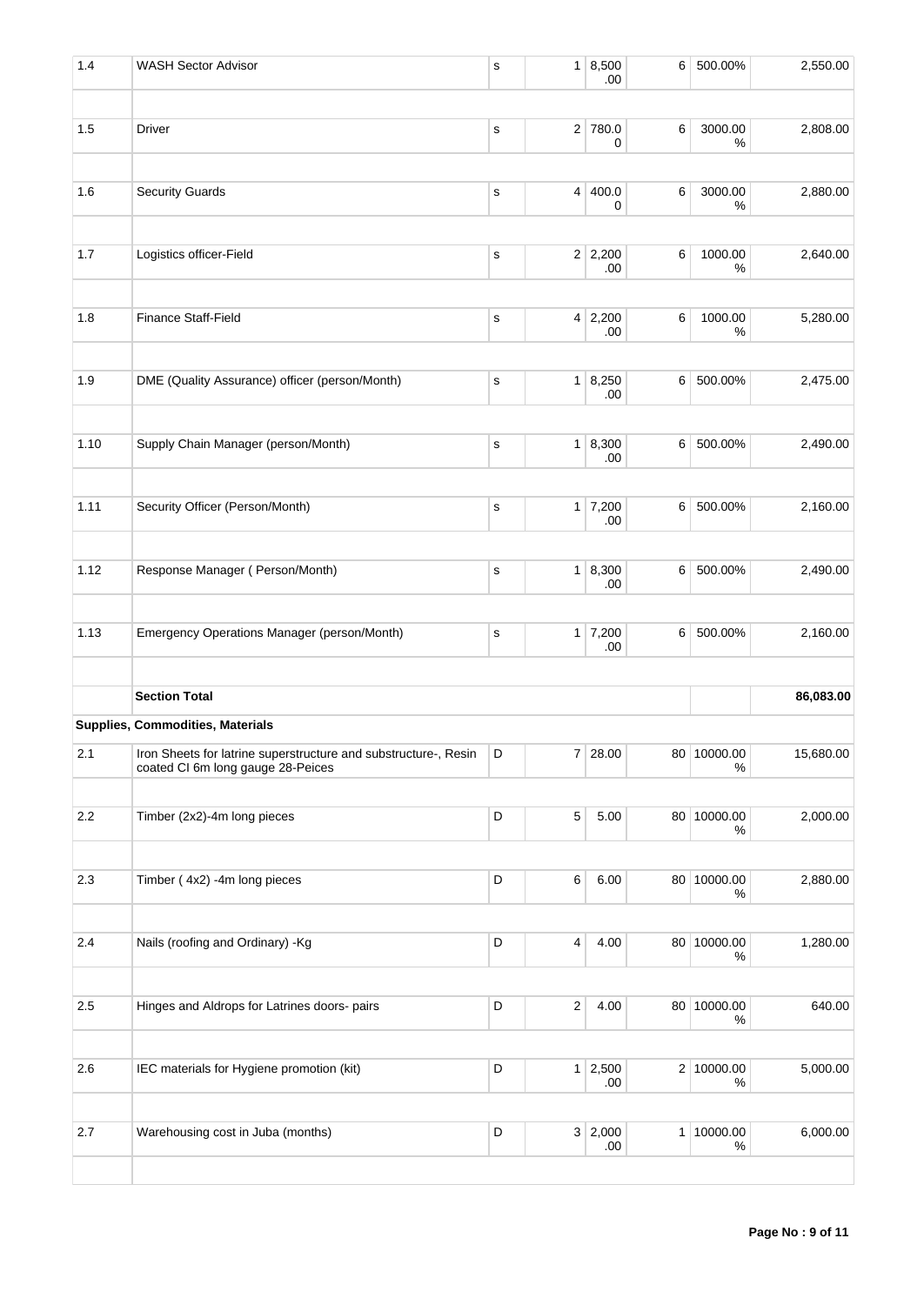| 2.8           | Transportation and handling of supplies( Warehouse-Airport) -<br>МT                                             | D           | 20             | 200.0<br>0            | 1 <sup>1</sup> | 10000.00<br>%      | 4,000.00  |
|---------------|-----------------------------------------------------------------------------------------------------------------|-------------|----------------|-----------------------|----------------|--------------------|-----------|
| 2.9           | Transportation and handling of supplies(Field)-MT                                                               | D           | 30             | 500.0<br>0            |                | 1 10000.00<br>%    | 15,000.00 |
| 2.10          | Distribution of WASH emergency supplies - times                                                                 | D           |                | $2 \mid 1,450$        |                | 1 10000.00         | 2,900.00  |
|               |                                                                                                                 |             |                | .00                   |                | $\%$               |           |
| 2.11          | IEC materials for Hygiene promotion- kit                                                                        | D           |                | $0 \mid 1,500$<br>.00 |                | 1 10000.00<br>%    | 0.00      |
|               | <b>Section Total</b>                                                                                            |             |                |                       |                |                    | 55,380.00 |
| Equipment     |                                                                                                                 |             |                |                       |                |                    |           |
| 3.1           | Garbage pit management kits(shovels, mattock, , rope, Pails,<br>craw bars etc)                                  | D           | 2 <sup>2</sup> | 300.0<br>0            |                | 1 10000.00<br>%    | 600.00    |
| 3.2           | Laptop for Project officer-unit                                                                                 | D           | 1 <sup>1</sup> | 1,399<br>.35          |                | 1 10000.00<br>%    | 1,399.35  |
|               | <b>Section Total</b>                                                                                            |             |                |                       |                |                    | 1,999.35  |
|               | <b>Contractual Services</b>                                                                                     |             |                |                       |                |                    |           |
| 4.1           | Construction of latrines substructure/pitlining and slab<br>positioning (masons/Capenter work)-Per unit latrine | D           | 80             | 200.0<br>0            |                | 1 10000.00<br>%    | 16,000.00 |
|               | <b>Section Total</b>                                                                                            |             |                |                       |                |                    | 16,000.00 |
| <b>Travel</b> |                                                                                                                 |             |                |                       |                |                    |           |
| 5.1           | Field Travel (Juba-field-Juba); project implementation<br>personnel                                             | D           | 4              | 400.0<br>0            |                | 3 10000.00<br>%    | 4,800.00  |
| 5.2           | Field Travel (Juba-field-Juba) ; Project monitoring personnel                                                   | D           | $\overline{2}$ | 400.0<br>0            |                | 2 10000.00<br>$\%$ | 1,600.00  |
| 5.3           | Staff travel (R& R, Home leave, Per diem, 2 staff)                                                              | D           |                | 2 1,250<br>.00.       |                | 2 10000.00<br>%    | 5,000.00  |
|               | <b>Section Total</b>                                                                                            |             |                |                       |                |                    | 11,400.00 |
|               | <b>General Operating and Other Direct Costs</b>                                                                 |             |                |                       |                |                    |           |
| 7.1           | Stationery- per purchase                                                                                        | D           |                | 1 150.0<br>0          |                | 2 10000.00<br>%    | 300.00    |
| 7.2           | Field Internet - per month                                                                                      | D           | 1 <sup>1</sup> | 500.0                 |                | 6 10000.00         | 3,000.00  |
|               |                                                                                                                 |             |                | 0                     |                | %                  |           |
| 7.3           | Telephone communication - per month                                                                             | D           | 1 <sup>1</sup> | 300.0<br>0            |                | 6 10000.00<br>$\%$ | 1,800.00  |
| $7.4$         | Field Generator (fuel and maintenance) - per month                                                              | D           |                | $1 \mid 763.5$<br>0   |                | 6 10000.00<br>%    | 4,581.00  |
|               |                                                                                                                 |             |                |                       |                |                    |           |
| 7.5           | Field Vehicle/Boat Operating costs-Per month                                                                    | $\mathbb S$ |                | $2$ 770.1<br>5        | 6              | 3000.00<br>$\%$    | 2,772.54  |